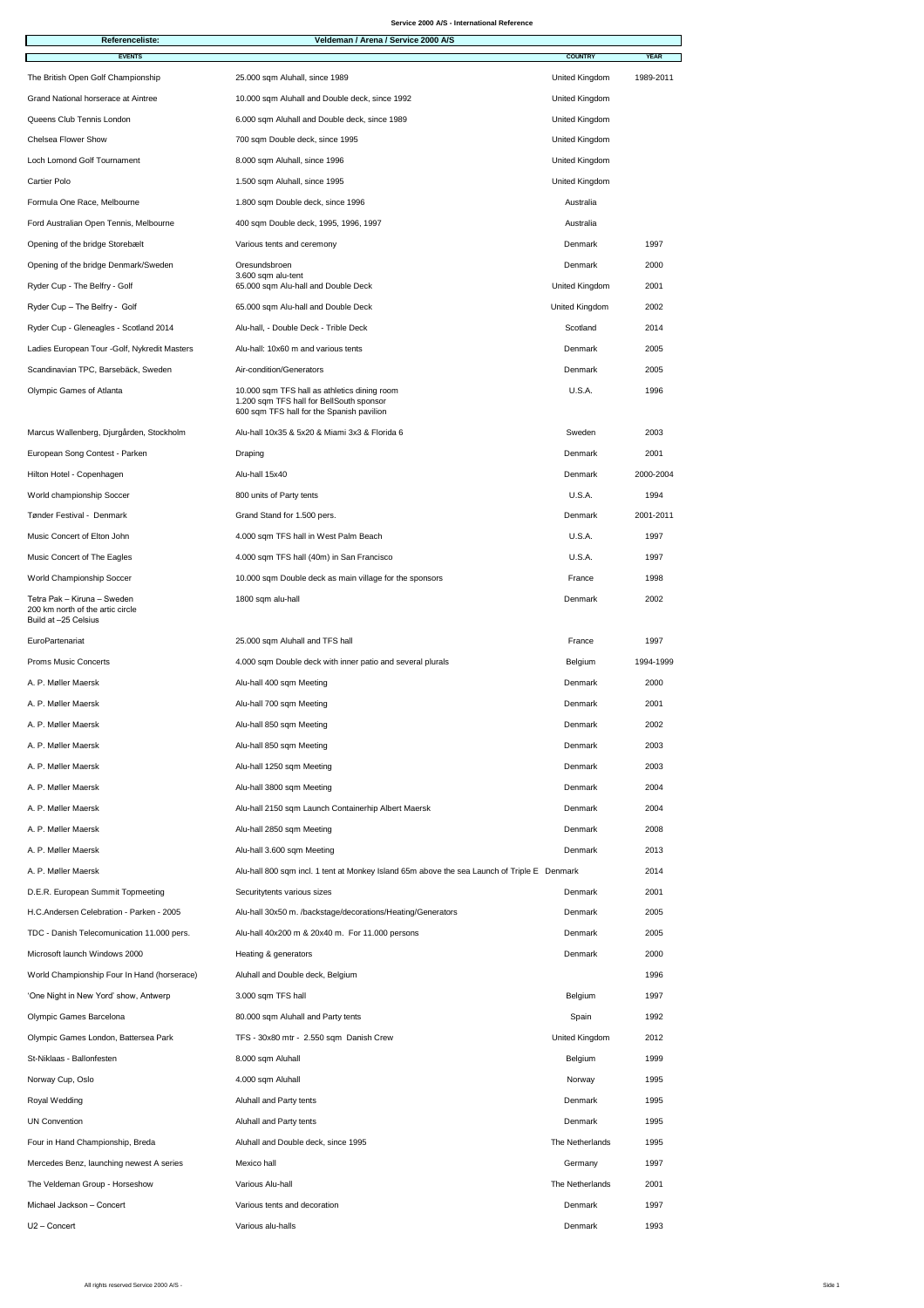## **Service 2000 A/S - International Reference**

| <b>Bruce Springsteen - Concert</b>                                            | Various alu-halls                                                                                                 | <b>Denmark</b>                                     | 1992                 |
|-------------------------------------------------------------------------------|-------------------------------------------------------------------------------------------------------------------|----------------------------------------------------|----------------------|
| Gun's and Roses, Concerts                                                     | Various alu-halls                                                                                                 | <b>Denmark</b>                                     | 1993                 |
| Metallica - Concert                                                           | Various alu-halls                                                                                                 | <b>Denmark</b>                                     | 1993                 |
| Taizé-reunion                                                                 | 10.000 sqm TFS halls                                                                                              | Poland                                             | 1999                 |
| Visit of President Clinton to Copenhagen                                      | Various Aluhalls and decorations                                                                                  | <b>Denmark</b>                                     | 1997                 |
| <b>Danish Television</b>                                                      | Double deck 5m and 25m<br>Live studio for Broadcast                                                               | <b>Denmark</b>                                     | 1998                 |
| Royal Wedding Graasten Slot                                                   | 1.250 sqm Aluhall                                                                                                 | <b>Denmark</b>                                     | 1998                 |
| European Summit of Ministers of Environment                                   | 2.000 sqm Aluhall, Denmark                                                                                        |                                                    | 1998                 |
| <b>Iveco North-Europe</b>                                                     | 800 sqm Aluhall                                                                                                   | <b>Denmark</b>                                     | 1999                 |
| A.P.Møller                                                                    | 375 sqm Aluhall                                                                                                   | <b>Denmark</b>                                     | 1999                 |
| A.P.Møller                                                                    | 800 sqm Aluhall and various                                                                                       | <b>Denmark</b>                                     | $2000 - 2003$        |
| Louis Poulsen                                                                 | 200 sqm Aluhall                                                                                                   | <b>Denmark</b>                                     | 1999                 |
| <b>Music Concert of Celine Dion</b>                                           | 3.300 sqm Aluhall as VIP village                                                                                  | <b>Belgium</b>                                     | 1999                 |
| Athletics event 'Memorial Van Damme'                                          | 2.000 sqm Aluhall                                                                                                 | <b>Belgium</b>                                     | 1999                 |
| Egmont – 125 years celebration                                                | 1.800 sqm alu-hall                                                                                                | <b>Denmark</b>                                     | 2003                 |
| 'North Sea Regatta', sailing event                                            | Double deck and Aluhalls                                                                                          | The Netherlands                                    | 1999                 |
| Danish Music Awards<br>Danish Music Awards<br>Danish Music Awards             | Alu-hall 5 & 10 m - Walkways<br>Alu-hall 5 & 10 m - Walkways<br>Alu-hall 5 & 10 m - Walkways                      | <b>Denmark</b><br><b>Denmark</b><br><b>Denmark</b> | 2000<br>2002<br>2004 |
| Celebration '750 Year City Oldenzaal'                                         | 3.200 sqm Aluhalls                                                                                                | The Netherlands                                    | 1999                 |
| <b>Conference on Mauritius</b>                                                | 625 sqm alu-hall with air-con                                                                                     | <b>Denmark</b>                                     | 2002                 |
| DER - Euro-top meeting in Denmark                                             | <b>DER and ASAM</b><br>2.500 sqm various alu-halls                                                                | <b>Denmark</b>                                     | 2002                 |
| FORUM - Decoration Innerlining                                                | 4.500 sqm                                                                                                         | <b>Denmark</b>                                     | 2001                 |
| <b>Nordic Music Awards</b>                                                    | Walkway, Alu-hall 5 m.                                                                                            | <b>Denmark</b>                                     | 2005                 |
| <b>Exclusive Wedding Norway</b>                                               | 600 sqm various tents<br><b>Total supplier</b>                                                                    | <b>Denmark</b>                                     | 2003                 |
| <b>Exclusive Wedding Denmark</b>                                              | 1.500 sqm various tents<br><b>Total Supplier and catering</b>                                                     | <b>Denmark</b>                                     | 2003                 |
| Volvo Ocean Race around the World                                             | 2 x Double Deck for SEB bank<br>Used in all harbors around the world                                              | <b>Denmark</b>                                     | 2001                 |
| Arla Foods (Merge with MD-Foods)                                              | 17 diff. alu-halls in Denmark<br>12 diff. alu-halls in Sweden<br>6.500 sqm alu-halls                              | <b>Denmark</b>                                     | 2000                 |
| Routes-2005 - Copenhagen                                                      | Alu-hall 1800 sqm & heating                                                                                       | <b>Denmark</b>                                     | 2005                 |
| George W. Bush - Meeting in Copenhagen                                        | Alu-hall - high legs 5,50 m. - 800 sqm                                                                            | <b>Denmark</b>                                     | 2005                 |
| Double-deck - France/Nice                                                     | Wedding - double deck 15x40 m.                                                                                    | France                                             | 2009                 |
| <b>TDC Staff Beldringe</b>                                                    | Alu-hall - 2x 30x100 -2x 15x25 + extra supplytents etc.                                                           | <b>Denmark</b>                                     |                      |
| TDC Bella center - tent for 10.000 people                                     | Alu-hall 40x200, 15x40 m                                                                                          | <b>Denmark</b>                                     |                      |
| <b>DSB Nyborg</b>                                                             | 30 m ALU-Hall - total 9.500 sqm                                                                                   | Denmark                                            | 2009                 |
| <b>Nykredit Masters</b>                                                       | Diff alu-halls (5m - 10m - 15m - 20m)                                                                             | <b>Denmark</b>                                     | 07-06-2005           |
| Dansk Golfunion - Nykredit Masters 2008 Simons                                | Diff alu-halls (5m - 10m - 15m - 20m)                                                                             | Denmark                                            | 2008                 |
| Odense Steel Shipyard Ltd.<br>Odense Steel Shipyard Ltd.                      | Total supplier for 3000 guest for the closing ceremony of the shipyard<br>Alu-hall 30 m                           | <b>Denmark</b><br><b>Denmark</b>                   | 2011<br>2011         |
| <b>OFF PISTE Norway</b><br><b>OFF PISTE Norway</b><br><b>OFF PISTE Norway</b> | Alu-hall 10x45 - show - clear roof<br>Alu-hall 15x20 & 4 x Athena - clear roof, Skanör<br>Alu-hall 15x40, Allskog | Norway<br>Sweden<br>Sweden                         | 2011<br>2014<br>2014 |
| <b>OFF PISTE Norway</b><br><b>Vig Festival</b><br><b>Vig Festival</b>         | Alu-hall 15x20, Glass & Clear Roof - Verbier<br>Nevada<br>Nevada                                                  | Schweitz<br><b>Denmark</b><br><b>Denmark</b>       | 2015<br>2009<br>2010 |
| <b>Vig Festival</b><br><b>Roskilde Festival</b>                               | Nevada<br>VIP Area (Tuborg) - diff. Clients                                                                       | <b>Denmark</b><br><b>Denmark</b>                   | 2011<br>2000-2011    |
| <b>Roskilde Festival</b>                                                      | diff. Clients                                                                                                     | <b>Denmark</b><br><b>Denmark</b>                   | 2011<br>2006-2014    |
| Danmarks Radio Underholdningsorkester                                         | Ledreborg Slotskoncert - 25.000 people -                                                                          |                                                    |                      |
| <b>OFF-PISTE Norway</b>                                                       | Alu-hall 15x20 & 10x10 & Nevada 137m2 - wedding                                                                   | Norway                                             | 2003                 |
| <b>OFF-PISTE Norway</b><br>Wettergren & Co                                    | Alu-hall 15x5 & 15x20 & 15x5 - wedding<br>Arab-city Camp                                                          | Norway<br>Sweden                                   | 2008<br>2000         |
| <b>Flyinge Horse Show</b>                                                     | Provobis Star Hotel - 7 alu-hall of various size                                                                  | Sweden                                             | 2000                 |
| Malmö Trakten - Tetra Pak                                                     | Alu-hall 30 x 30 mtr                                                                                              | Sweden                                             | 2002                 |
| MEC Access, Kvæsthusbroen                                                     | European Championsship Football - double deck - grandstand 580 seats                                              | <b>Denmark</b>                                     | 2012                 |
| VM i badminton -                                                              | Alu-hall VIP 15x40 -                                                                                              | <b>Denmark</b>                                     | 2014                 |
| <b>Stutteri YORK</b>                                                          | Nevada - kitchen                                                                                                  | <b>Denmark</b>                                     | 2014-2015            |
| US-ambassador in Denmark - wedding at Rydhave                                 | Alu-hall 15x20 m                                                                                                  | <b>Denmark</b>                                     | 2015                 |
| <b>Sankt Lukas Huset</b>                                                      | Reception 250 guests - First Hospice for children in Denmark                                                      | Denmark                                            | 2015                 |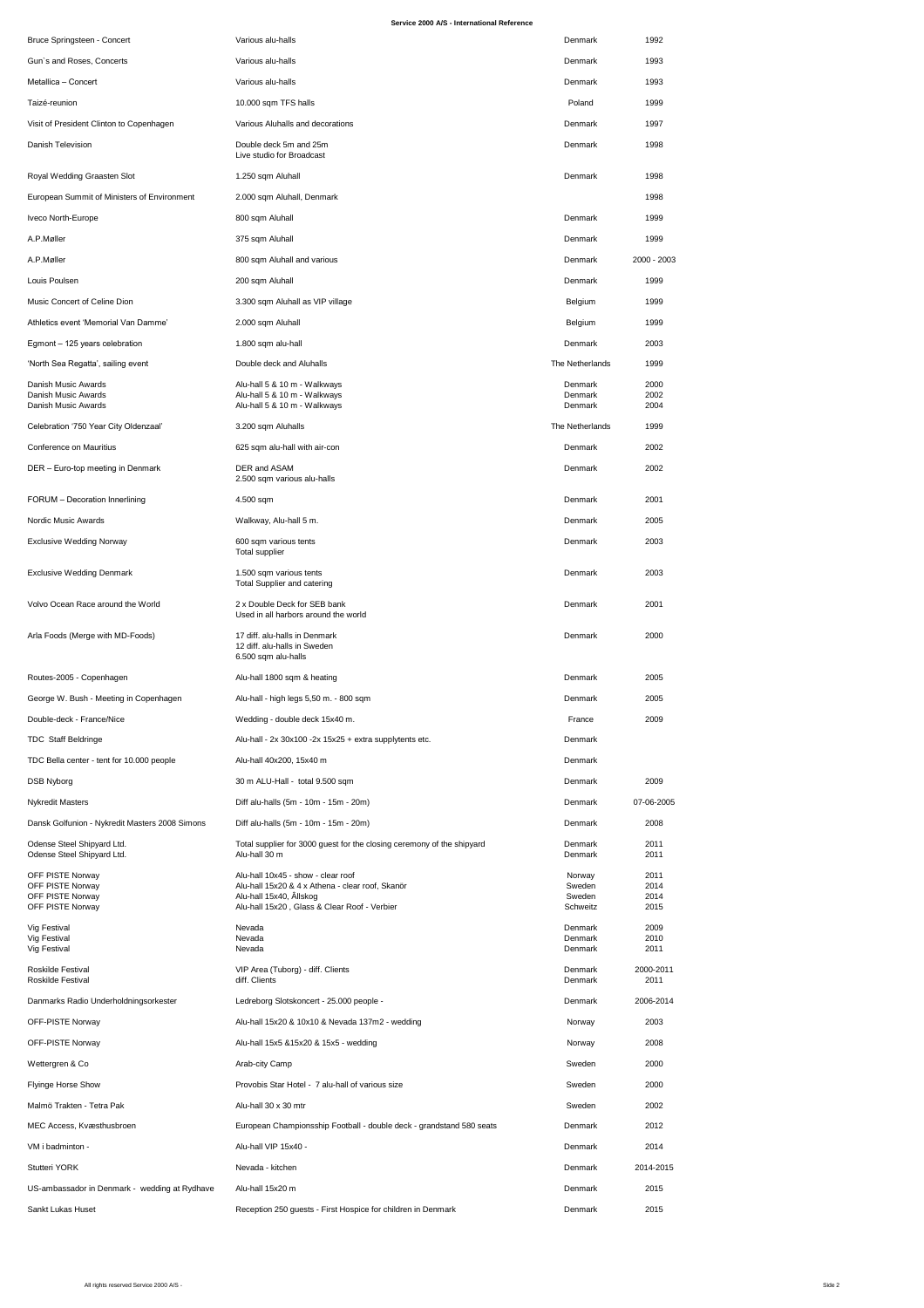| <b>EXHIBITIONS</b>                            |                                                         |                             |                      |
|-----------------------------------------------|---------------------------------------------------------|-----------------------------|----------------------|
| Finex financial fair, BBEXPO, Banska Bystrica | 7.000 sqm TFS hall (30m wide), Slovakia, since 1996     |                             | 1996                 |
| International Motorshow, Moscow               | 3.000 sqm Aluhall (30m wide)                            | Russia                      | 1994                 |
| The Earth seen from Above                     | Alu-hall 5x15                                           | Scandinavia                 | 2001-2002            |
| Agriculture fair, Almaty                      | 4.000 sqm Aluhall (40m wide)                            | Kazachstan                  | 1994                 |
| <b>IDEX, Ankara</b>                           | 3.000 sqm TFS hall (40m wide)                           | Turkey                      | 1997<br>1999         |
| AIREX, Istanbul                               | 5.000 sqm TFS hall (30m wide)                           | Turkey                      | 1998<br>2000         |
| <b>Seoul Airshow</b>                          | 20.000 to 30.000 sqm TFS hall (30m & 40m wide)          | South-Korea                 | 1996<br>1998         |
| Flower Show, Seoul                            | 9.000 sqm TFS hall (30m & 40m wide)                     | South-Korea                 | 1997                 |
| <b>Environmental Show, Seoul</b>              | 10.000 sqm Aluhall and TFS hall                         | South-Korea                 | 1997                 |
| Bookfair, Abu Dhabi                           | 4.000 sqm Aluhall                                       | <b>United Arab Emirates</b> | 1997                 |
| <b>IDEX International Airshow</b>             | <b>Aluhalls</b>                                         |                             | 1995<br>1997<br>1999 |
| Australian Aerospace Expo and Airshow         | 12.000 sqm Aluhall (25m wide)                           | Australia                   | 1992-1999            |
| Formula Automobile A/S Ferrari                | Total supplier .- Grand Prix - double deck + diff tents | <b>Denmark</b>              | 2007                 |
| Formula Automobile A/S Ferrari                | <b>Total supplier</b>                                   | <b>Denmark</b>              | 2008                 |
| <b>Thorvaldsens Museum</b>                    | Alu-hall 10x40 mtr Clear Roof                           | <b>Denmark</b>              | 2014                 |
| Falkoner Center - Int. exhibition             | 2.200 sqm alu-hall                                      | <b>Denmark</b>              | 1999                 |
| Comdex Las Vegas                              | 16.000 sqm TFS hall (40m wide), since 1995              | U.S.A.                      | 1995                 |
| <b>Main Exhibitions Poland</b>                | TFS and Aluhalls, since 1996                            | Poland                      | 1996                 |

| <b>Supershow Atlanta</b>              | 15.000 sqm TFS hall (30m & 40m wide)                  | U.S.A.         | 1996-97       |
|---------------------------------------|-------------------------------------------------------|----------------|---------------|
| Brightpoint Europe (Åbenrå)           | Supplier                                              | Denmark        | 2008          |
| <b>Building fair, Buenos Aires</b>    | 3.000 sqm TFS hall                                    | Argentina      | 1997          |
| Medicinalfirmaet Ferring A/S          | 350 sqm Aluhall                                       | Denmark        | 1998          |
| Danish National Museum - Europanostra | 200 sqm Aluhall, Denmark                              | Denmark        | 1999          |
| Danfish 2005 - Ålborg                 | Alu-hall 4100 sqm & heating                           | Denmark        | 2005          |
| <b>FORUM Gallery</b>                  | Air-condition for the fashion week                    | Denmark        | 2010-2011     |
| DI - generalforsamling                | Alu-hall $30x60$ m. TAP 1 + 525 sqm                   | Denmark        | 2009          |
| <b>ON-FRONT</b>                       | Alu-hall 975 sqm                                      | Denmark        | 2011          |
| Amagerforbrænding - 40 year           | Alu-hall 25x55 m                                      | Denmark        | 2010          |
| De Studerendes Erhvervskontakt        | Alu-hall 30x35 m                                      | Denmark        | 2010+2012     |
| De Studerendes Erhvervskontakt        | Alu-hall 25x45 m - on 4 m legs                        | Denmark        | $2013 + 2014$ |
| <b>DTU Campus Service</b>             | Alu-hall 25x45 m - on 4 m legs                        | <b>Denmark</b> | 2014          |
| Metroselskabet                        | Alu-hall 15x25 - 5 diff. Locations                    | Denmark        | 2010          |
| <b>MEC Access</b>                     | World Championsship Football - double deck            | <b>Denmark</b> | 2010          |
| Leo Pharma                            | Alu-hall 2.350 sqm                                    | Denmark        | 2009          |
| Danfoss Universe a/s                  | Alu-hall 2.450 sqm                                    | Denmark        | 2008          |
| Pres-vac                              | Generators                                            | Denmark        | 2011-12       |
| DI-teknik                             | Generators                                            | Denmark        | 2011-12       |
| <b>FORUM Gallery</b>                  | Air-condition for the fashion week                    | Denmark        | 2012          |
| <b>SKILLS Aarhus</b>                  | 12.000 sqm Alu-hall insulated walls - Winther 2012/13 | Denmark        | 2013          |
| Haldor Topsøe                         | 5.500 sqm Alu-hall all decorated                      | Denmark        | 2013          |
| HKH Prinsgemalens 80 years birthday   | Alu-hall 20x50 m                                      | Denmark        | 2014          |
| HM Queen Margrethe - garden party     | Fredenborgs Castle 20x50 m                            | <b>Denmark</b> | 2013          |

| <b>TFS HALL</b> |                                                                 |                       |  |
|-----------------|-----------------------------------------------------------------|-----------------------|--|
|                 | 20.000 sqm of 30m and 40m wide TFS halls, exhibitions and shows | South-Korea           |  |
|                 | 5 units of 19m and 28m wide TFS halls, semi-permanent storage   | <b>IFOR Bosnia</b>    |  |
|                 | 3.000 sqm of 30m wide TFS halls, exhibition organizer           | Slovakia              |  |
|                 | 10.000 sqm of 40m wide TFS halls, exhibitions organizer         | <b>Czech Republic</b> |  |
|                 | 60.000 sqm of 40m wide TFS halls, exhibitions and shows         | U.S.A.                |  |